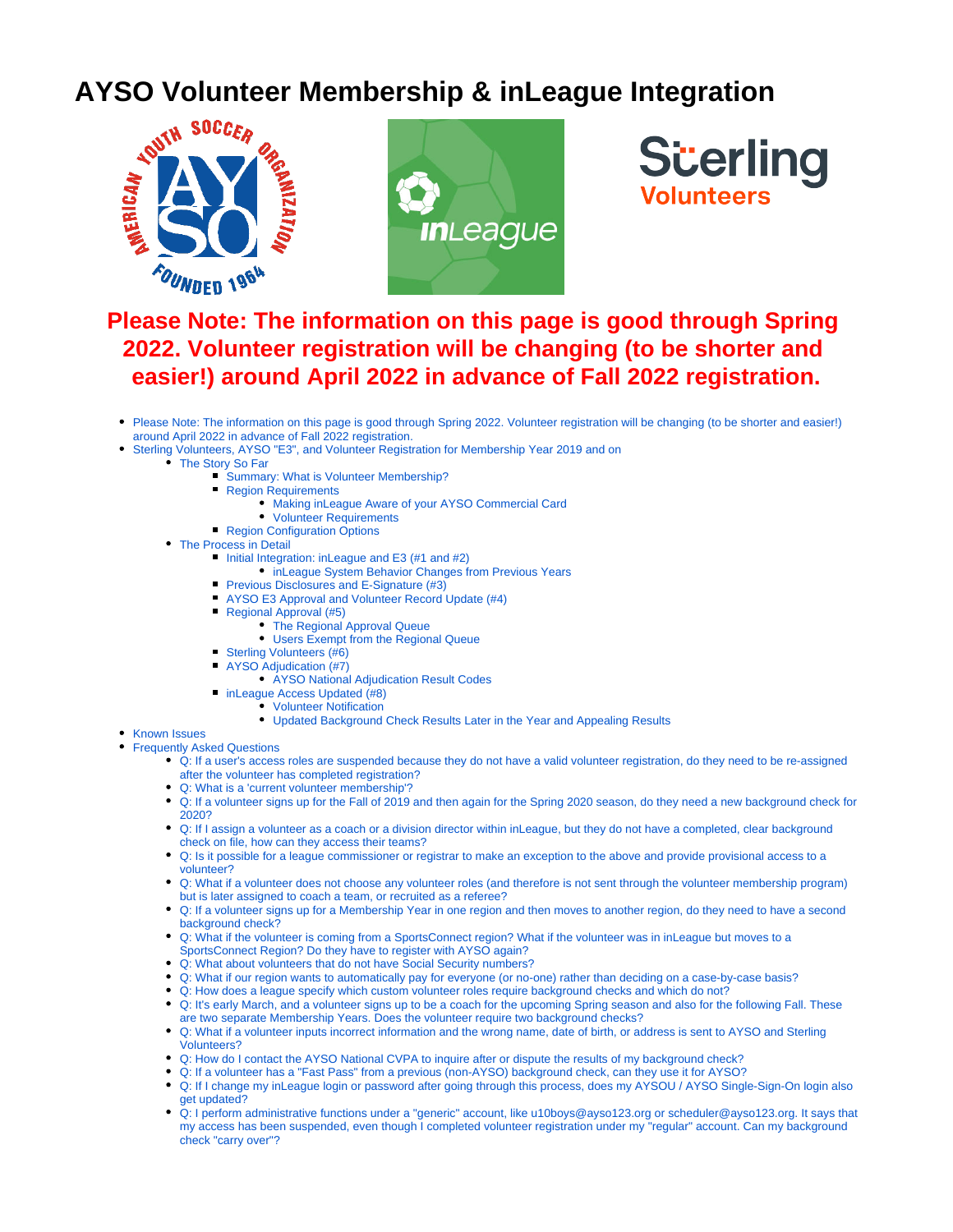# Sterling Volunteers, AYSO "E3", and Volunteer Registration for Membership Year 2019 and on

# <span id="page-1-0"></span>The Story So Far

Up through the Spring of 2019 (Membership Year 2018), volunteers for inLeague regions were required to register separately through **eAYSO**. Following the successful integration of inLeague's player registration with the successor to eAYSO (**"E3"**), inLeague and AYSO National committed to integrating inLeague volunteer registration with the AYSO Volunteer Membership Program (**"VMP"**) that was under development alongside Sterling Volunteers and SportsConnect. **Beginning August 1, 2019, all access roles granted to inLeague users will be suspended until the user has a valid AYSO Volunteer registration and background check for the current Membership Year.**

## <span id="page-1-1"></span>**Summary: What is Volunteer Membership?**

"Volunteer Membership" is an umbrella term that describes the effort to complete a Level 2 background check on coaches, referees, and other AYSO volunteers for every membership year. AYSO has partnered with Sterling Volunteers to conduct the background checks; the is cost \$25 per person per membership year as of April 2019. This fee may be paid either by the region or the volunteer. The process requires several integration points between the Region Management System (inLeague or SportsConnect), AYSO National (E3), and Sterling Volunteers.

- **Initial integration** of a volunteer record between inLeague and AYSO: Looking up a volunteer's existing AYSO ID based on name, lSSN, and date of birth, or generating a new AYSO ID.
- **"Previous disclosures"** the volunteer indicates whether they have any previous convictions and confirms their legal name
- **Yozons E-Signature:** The volunteer is automatically directed to Yozons to e-sign their volunteer application, and then returned to inLeague
- **AYSO Volunteer Confirmation and AYSO Sign-On Sync:** The e-signed volunteer record is confirmed with AYSO's E3 system and the volunteer's "AYSO Login" is updated to match their inLeague username and password. The volunteer's status is now "pending" and the inLeague portion of their registration is complete.
- **Regional Approval Queue**. Regions may approve or reject pending volunteers. "Approved" volunteers are instantly submitted to Sterling Volunteers as **"region pays."** "Rejected" volunteers are not notified but will have a link in their family profile to initiate the Sterling Volunteers process themselves as "**volunteer pays**". Approval (or rejection) may be submitted as annual (the volunteer will appear in the queue again in future Membership Years) or permanent (the volunteer will always be approved or rejected for any future applications). Alternatively, leagues may elect to automatically approve any coach or referee assigned to a team.
- **Sterling Volunteers Email**. When Sterling Volunteers receives the request from inLeague, it immediately sends an email to the volunteer with a link to complete the background check form. The volunteer's name and date of birth are retrieved from inLeague and cannot be changed; the volunteer will input their Social Security Number (which inLeague does not collect) and Sterling Volunteers will initiate the background Check.
- **AYSO Adjudication.** Sterling Volunteers automatically sends the result of the background check to E3. If the background check is not clear, it is flagged for manual review by the AYSO National CVPA.
- **RMS Notification**. Whenever the results of the check are cleared by AYSO (whether automatically or after a manual review), inLeague is notified by E3. If the results are clear, inLeague will flag the volunteer as "current" (the field called "Last eAYSO Year" within inLeague) and the volunteer will be granted access to player data appropriate to any assigned roles they hold within inLeague. If the results are **anything other than clear**, inLeague will withhold access.

## <span id="page-1-2"></span>**Region Requirements**

A region must have an AYSO **Commercial Card** to participate in the Volunteer Membership Program if the region wishes to pay the \$25 fee on behalf of any volunteers. Commissioners should contact [commercialcard@ayso.org](mailto:commercialcard@ayso.org) and be advised that the process can take 3-5 weeks.

#### <span id="page-1-3"></span>**Making inLeague Aware of your AYSO Commercial Card**

It is not necessary to input your regional Commercial Card number into inLeague. However, inLeague does have to be aware that your region has a Commercial Card on file. AYSO has established a simple, automated tool that will inform region management systems whether the region has a card on file. **The default status for all regions is "no card on file", so be sure to update it as soon as you have the commercial card.** To update your region's credit card status, navigate to **Utilities Control Panel 3rd Party Connectors** and select the link to synchronize Commercial Card Status with AYSO.

#### <span id="page-1-4"></span>**Volunteer Requirements**

All AYSO volunteers must have a valid Social Security number.

## <span id="page-1-5"></span>**Region Configuration Options**

Regions exercise control over part of the process:

- Regions may elect to underwrite the cost of the background check for **all volunteers**, **no volunteers**, or (the default) **volunteers they approve in a queue**. Regions using the volunteer queue may additionally elect to automatically approve any coach or referee assigned to a team for any season within the membership year. If this option is enabled, the coach or referee must still go through the volunteer registration process, but their volunteer application will be submitted to Sterling Volunteers right away rather than waiting in a queue.
- <span id="page-1-6"></span>Regions may indicate whether background checks are required for their "flex" (or custom) volunteer roles. Volunteers who sign up for these roles will not be submitted to AYSO as official volunteers and will not be required to undergo a background check. **However**, if any of these volunteers are assigned as coaches or administrators of any kind, they will be required to go through the Volunteer Membership Program.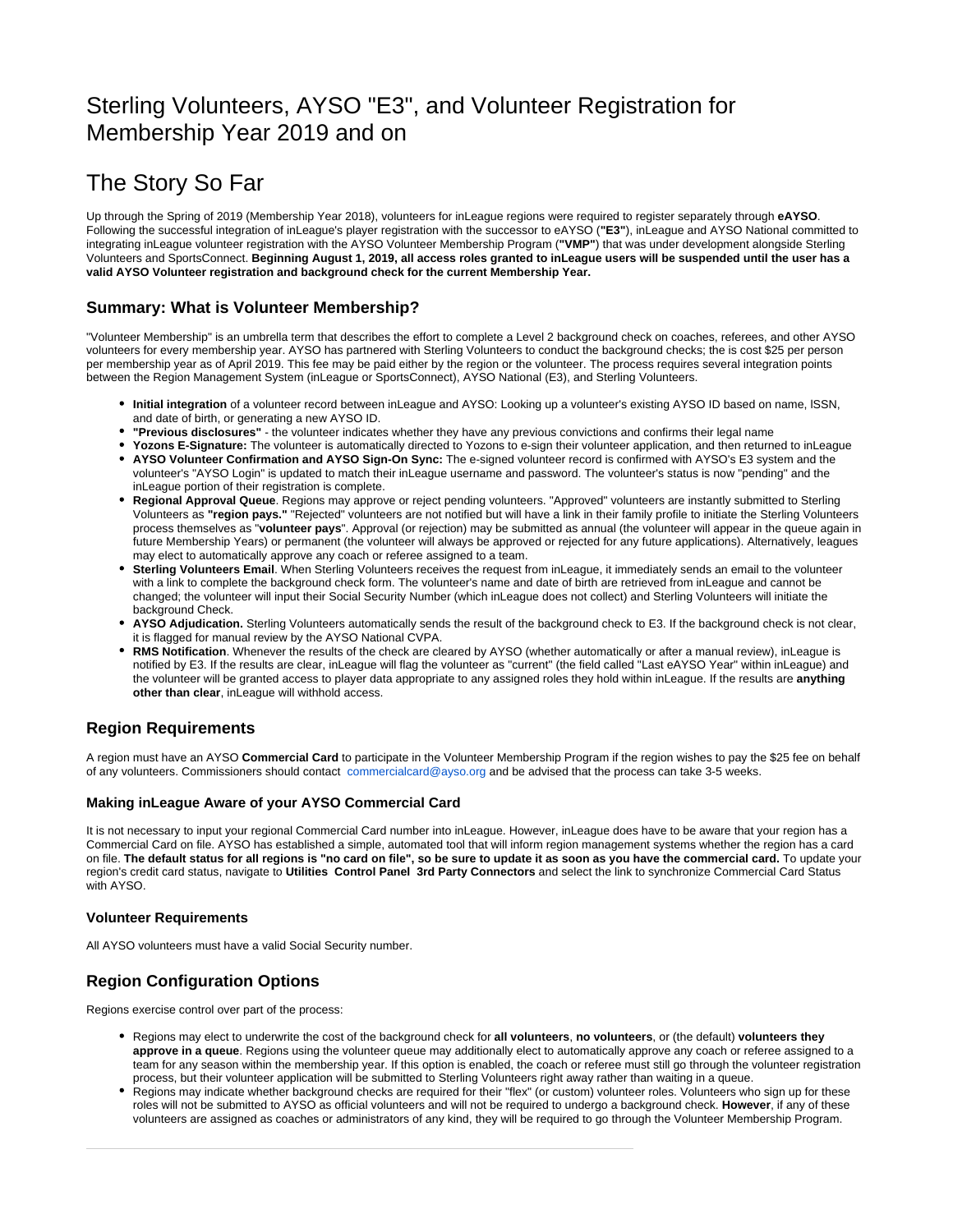## The Process in Detail

## <span id="page-2-0"></span>**Initial Integration: inLeague and E3 (#1 and #2)**

After completing the seasonal volunteer preferences form, inLeague determines whether a volunteer is required to register with AYSO. Volunteers are required to register with AYSO if any of the following are true:

- The volunteer selected the "Head Coach" or "Assistant Coach" volunteer roles
- The volunteer selected the "Referee" volunteer role (**Youth** referees will go through the registration process but skip the background check)
- The volunteer selected a custom, league-specific role designated by the league as requiring a background check
- The volunteer has already been assigned as a coach, assistant coach, or team administrator, regardless of the volunteer roles they selected
- The volunteer is a division head, chief referee, competition manager, player administrator, volunteer administrator, treasurer, game scheduler, regional commissioner, event administrator, event reporter, data reader, birth certificate administrator, or registrar

A user that meets any of these requirements will trigger the AYSO Registration workflow (displayed on the sidebar). The first step of this process replaces the pre-2019 "**eAYSO Volunteer Synchronization**" that matched users to their AYSO ID numbers based on a spreadsheet from eAYSO. inLeague submits the user's name, phone number, and Date of Birth to E3. AYSO then updates inLeague:

- If AYSO has a different AYSO ID on file than inLeague's volunteer record, inLeague updates the AYSO ID for the volunteer and makes a log entry that it did so.
- If the volunteer does not have an AYSO ID, AYSO generates a new ID and inLeague saves it to the volunteer record as **provisional** (until later in the process)
- If AYSO indicates that the volunteer already has a background check for the specified membership year, inLeague will update the volunteer's AYSO registration status right away and skip steps **#6 - #8** below.

Parents or volunteers who do not meet these requirements will not trigger an AYSO Registration and will be returned to their family profile after submitting their seasonal volunteer preferences.

#### <span id="page-2-1"></span>**inLeague System Behavior Changes from Previous Years**

- **Date of Birth** is now a required field for all users. It is not possible to edit your Date of Birth after it has been set initially; registrars must reset the volunteer record, which clears DOB, SSN, and AYSO ID and then re-acquires the ASYO ID after DOB and SSN have been re-entered.
- **Address Line 2** has been added as an optional field; while it is not required for any part of this process, putting "line 2" information in "line 1" can be problematic.
- Volunteers are required to provide inLeague with the last four digits of their Social Security Number as part of the Volunteer Membership Program. This field is not required for all users; only those who are flagged as needing to go through the background check process.
- **Middle Name** has been added to the New and Edit user pages. It is optional. Because inLeague must submit the user's full and complete legal name to Sterling Volunteers, it is undesirable to have middle names in either the first or last name fields.
- "**Youth Volunteer**" is no longer an option that may be selected on the volunteer form, but a status that is automatically calculated based on the user's date of birth.
- Users under 18 years of age cannot create new family profiles; they must be added to an existing family profile. **Note that this will prevent players from "registering themselves"** with out first setting up an account for their parent or legal guardian. Existing accounts are exempt.
- Users under 18 years of age cannot be Parent 1 or Parent 2. Existing accounts are exempt. Youth volunteers can only volunteer as referees or flex/custom volunteer codes. They cannot volunteer to be coaches or be assigned as coaches (as they cannot have background checks). Youth volunteers that turn 18 during the year will be required to undergo a background check to maintain volunteer status after their birthday; there is a grace period of two weeks before this is enforced.

## <span id="page-2-2"></span>**Previous Disclosures and E-Signature (#3)**

AYSO requires the disclosure of previous convictions prior to the background check. This information is not shared with the local league, but it is sent to AYSO for review by the National CVPA along with the results of the background check. The volunteer is also asked to confirm that their name and contact information is correct, as it will be submitted to AYSO and Sterling Volunteers and cannot be changed.

After submitting the previous disclosures form, the volunteer will be automatically forwarded to AYSO's esignature provider. **The E-Signed Volunteer Application will have quite a few blank fields**. AYSO used to collect quite a lot of information that it no longer collects, and in some cases it does collect information that inLeague does not collect. The e-signature step for Volunteer Registration is largely a legacy requirement and is expected to be simplified in 2022.

## <span id="page-2-3"></span>**AYSO E3 Approval and Volunteer Record Update (#4)**



#### **AYSO Registration Workflow**

#### **Previous Disclosures**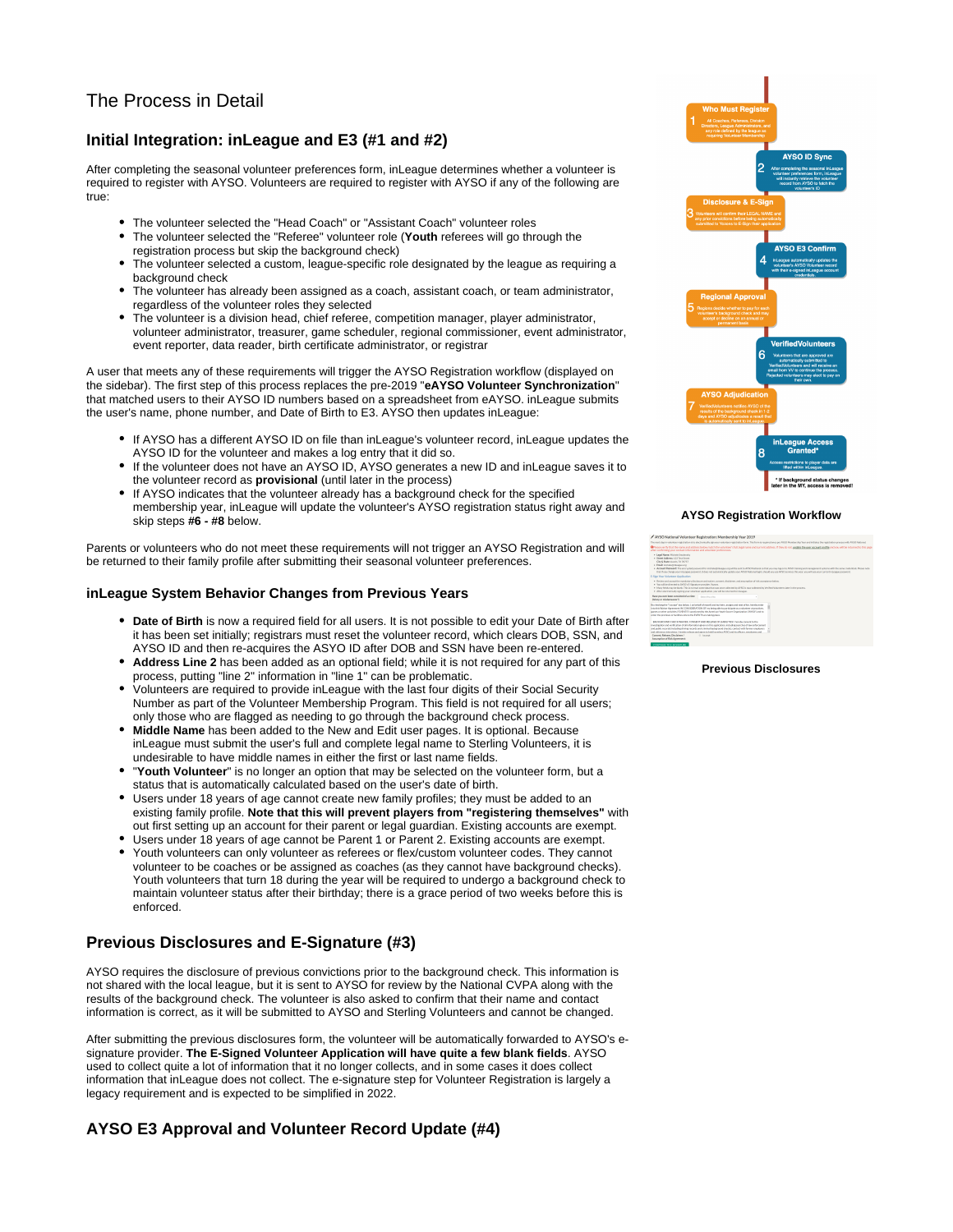After the volunteer application has been e-signed, AYSO will automatically return the volunteer to inLeague. inLeague immediately submits the e-signed volunteer form to AYSO's E3 system, which synchronizes the user's inLeague account with the AYSO National database. This step happens entirely "behind the scenes" and requires no interaction from the user unless the request fails, in which case the user will receive a notification from inLeague as to why it failed.

This step is distinct from the "ID Sync" in step #2; the previous interaction updates inLeague from AYSO's database. In step #4, inLeague posts an update to the volunteer's AYSO record:

- The volunteer's "AYSO Sign-On" username is set to their inLeague primary email address, and their AYSO Sign-on password is set to their inLeague password. The "AYSO Login" is used to sign in to AYSO National systems like AYSOU and NAP Online. Note that if the volunteer had a previous AYSO Single-Sign On under a different email address or username, they must now use their inLeague login and password.
- The volunteer's name, street address, phone number, and email address are updated from their inLeague record.
- If the volunteer is new, the provisional AYSO ID generated in step 2 is now confirmed and the volunteer record will appear in AYSO's database if the volunteer signs up in another region.

## <span id="page-3-0"></span>**Regional Approval (#5)**

The intended behavior for all volunteer applications is that the region will "approve" their eligibility for a **re gion-paid** Sterling Volunteers background check. This allows the region to decide whose background checks to underwrite and adds a layer of controls such that not every parent that indicates a volunteer preference will leave the region on the hook for the fee. The regional approval queue will only be active if the region meets two following requirements:

- The region has a commercial card from the AYSO National Office
- The region has elected to pay for volunteers that it approves (this is the default behavior)

If your region **does not want to pay the \$25 fee for any volunteers**, contact inLeague support. inLeague can enable this option, but it is not provided in the control panel as it requires written approval from the RC.

#### <span id="page-3-1"></span>**The Regional Approval Queue**

The Regional Approval Queue allows a registrar- or Volunteer Administrator-level user to perform several actions on all volunteers within a Membership Year:

- Approve a pending volunteer for the specified Membership Year so that inLeague will submit them to Sterling Volunteers (this should happen either right away or within 15-30 minutes)
- Approve a pending volunteer for all Membership Years so that they do not need to wait for the regional approval queue in the future
- Reject a pending volunteer for the specified Membership Year so that inLeague will not automatically submit them to Sterling Volunteers**\***
- Reject a pending volunteer for all Membership Years so that inLeague will never automatically submit them and so that they will not appear in the approval queue in the future
- Review all volunteers with "all membership year" approvals or rejections and remove the "permanent" status if it is no longer applicable

**\* A volunteer that is 'rejected' is not prevented from volunteering or from being assigned to a team** , but that assignment will not confer any access unless the volunteer completes the remainder of the process. "Approval" and "Rejection" in the queue only determines whether the region will pay the Sterling Volunteers fee. Any volunteer may elect to manually submit their record to Sterling Volunteers and pay the fee themselves.

Volunteers are not notified by inLeague if they are approved or rejected in the queue, but any volunteer that is approved and automatically submitted to Sterling Volunteers will receive an invitation via email as described in the next section. inLeague checks every thirty minutes for volunteer applications that need to be submitted to Sterling Volunteers.

#### <span id="page-3-2"></span>**Users Exempt from the Regional Queue**

The approval queue is designed to handle **seasonal** volunteer roles like coach and referee. Volunteers with higher system access roles like Division Director, Player Administrator, or Registrar will be automatically approved for submission to Sterling Volunteers on the assumption that any user granted access to inLeague beyond a seasonal level has sufficient administrative responsibility that they do not require the extra layer of approval to go through the background check (though they do still require the background check).

## <span id="page-3-3"></span>**Sterling Volunteers (#6)**

Whether the region approves a volunteer for a **"region pays"** package or the volunteer self-selects to pay for their own background check, Sterling Volunteers will send an email to the address associated with the volunteer's inLeague login with an invitation to register on Sterling Volunteers.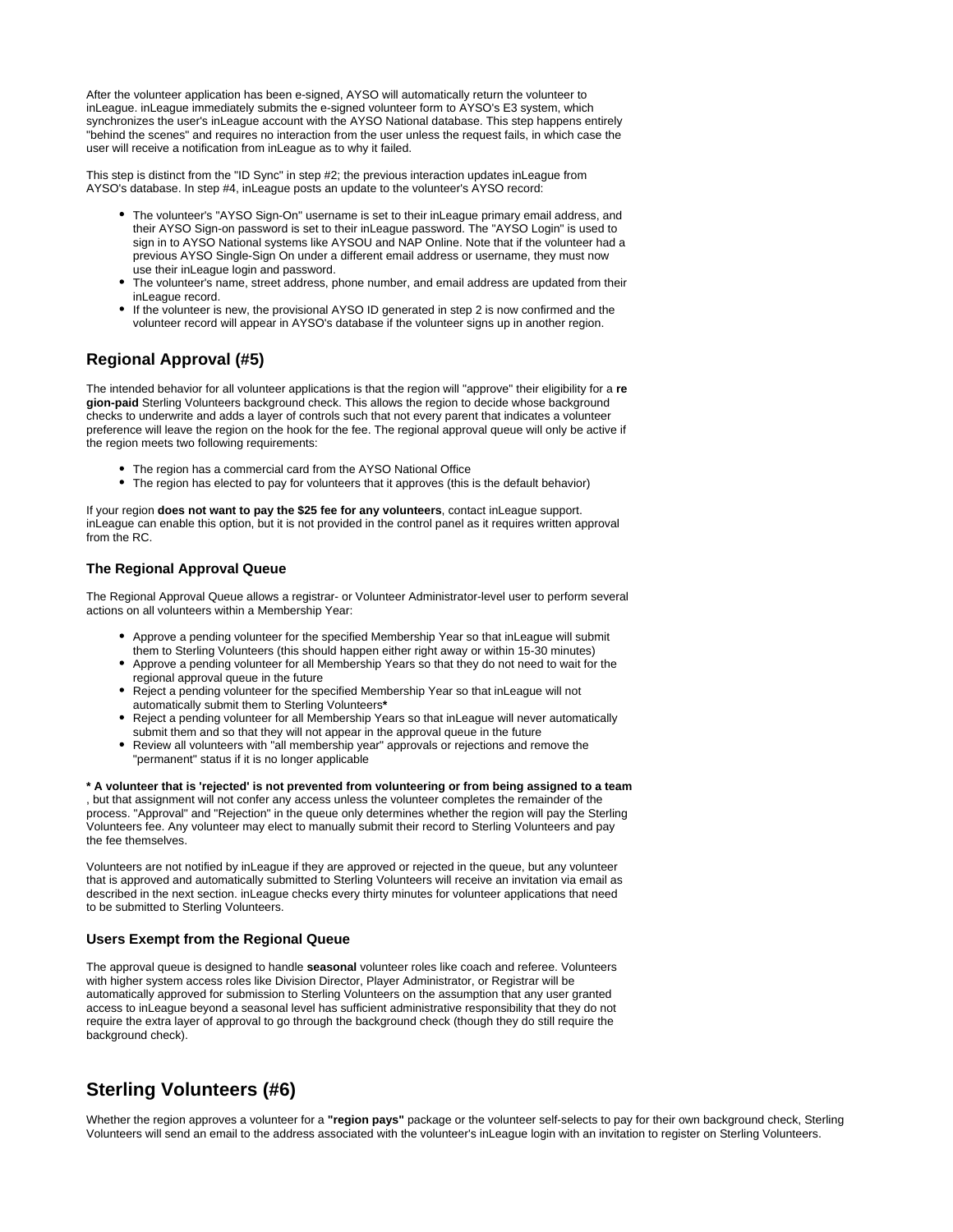When the volunteer follows the link in the email, they will be prompted to create an account with Sterling Volunteers and continue through the Sterling Volunteers process:

- 1. Create a login and password for future Sterling Volunteers logins (the email used does not have to match the inLeague email provided)
- 2. Review the personal information provided from inLeague. **The volunteer cannot change their name or date of birth**. This information is sent by inLeague when it initiates the request to Sterling Volunteers and is "locked down" to insure that the person completing the background check is the same person who registered as a volunteer in the first place.
- 3. **The volunteer is required to enter their Social Security Number**. Sterling Volunteers requires an SSN for the background check. Volunteers who do not have a social security number should contact the AYSO CVPA.
- 4. The volunteer is given the option to pay for their background check. Even with **"region pays"** packages, every volunteer will be able to contribute up to the full cost of their background check.
- 5. (Optional) The volunteer may order a "Fast Pass" that will make their background check "portable" and accessible to other institutions that may require a similar background check.
- 6. If applicable, the volunteer pays whatever balance is due. If no balance is due, the order is submitted, the volunteer receives a confirmation email, and the background check is underway.

**The background check typically requires 1 -2 days, depending on the State and the Volunteers' past addresses.** When it is complete, Sterling Volunteers sends an automated notification to AYSO.

<span id="page-4-0"></span>**AYSO Adjudication (#7)**

AYSO receives the results of each volunteer's background check from Sterling Volunteers as soon as it is complete. Depending on the results, the volunteer record is either released as clear ("green") or held for manual review by the National CVPA. For clear ("green") records, AYSO automatically notifies inLeague and the volunteer's record will be marked as "current" for the Membership Year.

#### <span id="page-4-1"></span>AYSO National Adjudication Result Codes

Other than "green" for a clear background check, AYSO has several color codes that are mapped to specific restrictions in the AYSO National system:

- Green Eligible
- Red Ineligible
- Yellow No Coaching
- Orange No Funds
- Brown No Funds / No Coaching
- Purple (New) Blocked by region

### <span id="page-4-2"></span>**inLeague Access Updated (#8)**

**inLeague does not accept any result other than Green**. inLeague's implementation of the Volunteer Membership Program will bar any volunteer from any system access role even if the "context" of the failure may not apply. For example, while a code of "Orange" (No Funds) is not meant by AYSO to restrict a volunteer from coaching a team, inLeague will block access to any user authorization role.

This policy is subject to change in the future as the program evolves.

#### <span id="page-4-3"></span>**Volunteer Notification**

Volunteers are notified by Sterling Volunteers when their background check is complete, and in most cases, inLeague should receive the results in short order. In the event that the volunteer requires manual adjudication from the National CVPA, the notification from Sterling Volunteers will say only that AYSO needs to review the record. It will not reveal specifics. Both the volunteer and the league's regional commissioner will be notified by the National CVPA in the event that a volunteer does not clear the background check, and the inLeague System Log will show that the user was flagged by E3 for failing the background check.

#### <span id="page-4-4"></span>Updated Background Check Results Later in the Year and Appealing Results

It is possible for a volunteer to clear their background check but then receive a revised result later in the year. It is also possible for a volunteer to appeal to the National CVPA to clear up ambiguity in their background check such that a previously failed check may become "green." In either case, E3 will automatically notify inLeague of the new result and it will overwrite the previous result: a volunteer marked as "current" for MY2019 will lose that status if the result goes from Green to another color, while a volunteer who had not been marked as current will be brought up-to-date if inLeague receives an all-clear result from E3.

## <span id="page-4-5"></span>Known Issues

If a volunteer signs up in one inLeague region, proceeds as far as receiving the invitation from Sterling Volunteers, but never completes it **and** moves to another region, they will not be able to sign up as a volunteer in the second region if the second region uses the approval queue. inLeague will detect that the volunteer has an existing background check in progress, but the volunteer's second region will not be able to

Welcome Humphrey Bogart

You are invited by AYSO to complete a background check with Ventied V

As part of your <mark>volunteer</mark> application process with AYSO, we need y quick background check. Select the link below or copy & paste it int (Please complete within 72 hours.)

https://gapp.verifiedvolunteers.com/verify?id=BLRGPMSSOJSJMBI

If you have any questions, please contact Verified Volunteers? Customer test@verifiedvolunteers.com. We are here to help!

The Advocates Customer Care team

P.S. Received this email in error? Please contact Verified Volunteers at 1 option 1.

"You must be over 18 to use the Ventied Volunteers platform.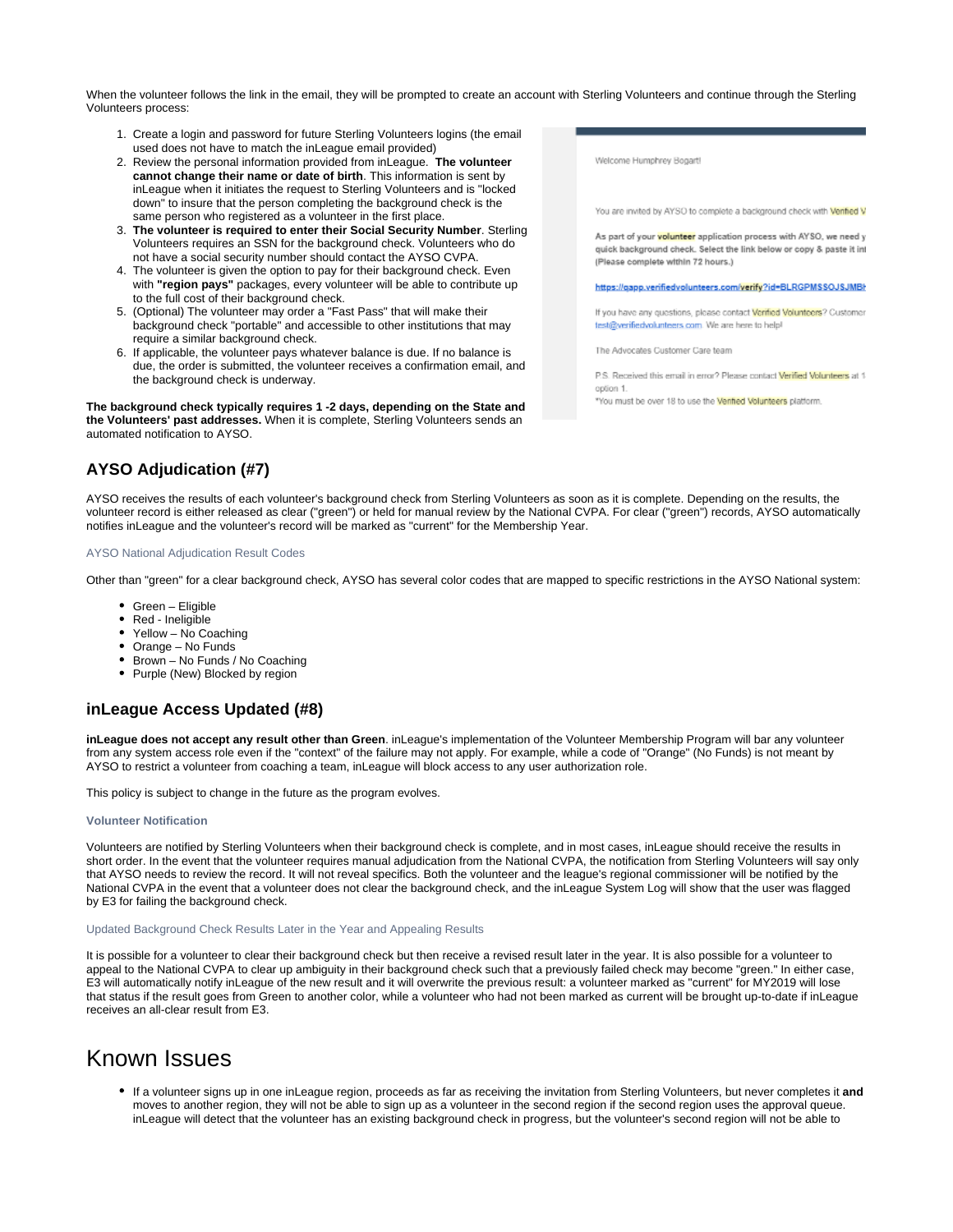access it (as it was generated for a different region's approval). **Workaround:** Volunteers should either complete the entire VMP process in their first region, or else they may appeal to the first region's registrar to reset their volunteer record from the User Editor, as this will delete any pending (or completed) background checks associated with the volunteer.

- This is not an issue if either of the two regions concerned are not inLeague regions (as inLeague will not be aware of the pending background invitation from the other region and will simply generate a new one).
- This is not an issue if the second region does not pay for any background checks; region B is capable of submitting a "volunteer pays" request that originated with region A to Sterling Volunteers. It is only "volunteer pays" requests and approvals conditional upon the VMP queue that cannot happen "across" regions (as this would allow one region to approve another region's volunteer, and the first region would pay the fee).

# <span id="page-5-0"></span>Frequently Asked Questions

<span id="page-5-1"></span>Q: If a user's access roles are suspended because they do not have a valid volunteer registration, do they need to be reassigned after the volunteer has completed registration?

A: No. Users may be assigned as coaches, division directors, or administrators regardless of their AYSO volunteer membership status. When the user logs in, they will not receive the benefit of any access they have if their membership is not current.

#### <span id="page-5-2"></span>Q: What is a 'current volunteer membership'?

A: For most system-wide access roles like Division Director, Competition Manager, or Player/Volunteer Administrator, users must have a valid volunteer registration for the current date's membership year: for example, up through July 31st of 2020, a volunteer must have a valid registration for MY2019 (or later). As of August 1, 2020, volunteers must have a valid registration for MY2020 or later.

For seasonal roles like Coach or Team Administrator, the user must have a valid volunteer registration for the membership year of that team assignment (or later). For example, a coach for a Fall 2019 team must have a valid volunteer registration for MY2019 or later.

<span id="page-5-3"></span>Q: If a volunteer signs up for the Fall of 2019 and then again for the Spring 2020 season, do they need a new background check for 2020?

A: No. Background checks are good for the duration of the "Membership Year" that runs from August 1st to July 31st of the following year. Volunteers only need participate in the Volunteer Membership Program once for each Membership Year.

<span id="page-5-4"></span>Q: If I assign a volunteer as a coach or a division director within inLeague, but they do not have a completed, clear background check on file, how can they access their teams?

A: They cannot. That is the point of the system.

<span id="page-5-5"></span>Q: Is it possible for a league commissioner or registrar to make an exception to the above and provide provisional access to a volunteer?

A: Not at this time. The purpose of the Volunteer Membership Program is to enforce appropriate controls on who has access to player and family data. inLeague is committed to the success of this program and working with AYSO and Sterling Volunteers to see that data is sent promptly, consistently, and accurately. If you are not seeing records updated for your region and you know that volunteers have completed the necessary background checks, please contact inLeague Support.

<span id="page-5-6"></span>Q: What if a volunteer does not choose any volunteer roles (and therefore is not sent through the volunteer membership program) but is later assigned to coach a team, or recruited as a referee?

A: The volunteer will have a link in their family profile to initiate AYSO volunteer membership registration as soon as they "become" eligible, whether from self-selecting an eligible role or being assigned to a team. Even if the volunteer is assigned as a coach prior to completing the volunteer membership process, they will not have access to any roster or referee functions; their role will be "suspended" until their record is current and clear in AYSO.

<span id="page-5-7"></span>Q: If a volunteer signs up for a Membership Year in one region and then moves to another region, do they need to have a second background check?

A: No. During the "AYSO ID" synchronization phase, E3 will communicate to inLeague that the volunteer is already clear for that membership year and that a new check is not required.

<span id="page-5-8"></span>Q: What if the volunteer is coming from a SportsConnect region? What if the volunteer was in inLeague but moves to a SportsConnect Region? Do they have to register with AYSO again?

A: SportsConnect and inLeague are all using the same mechanisms to exchange data with E3. Any volunteer from any region that has been registered in AYSO for a Membership Year will have that information made available to any Region Management System authorized by AYSO.

#### <span id="page-5-9"></span>Q: What about volunteers that do not have Social Security numbers?

<span id="page-5-10"></span>A: It is AYSO National policy that all volunteers must have Social Security numbers, and no volunteer without a Social Security number can participate in the volunteer membership program. inLeague only employs the last four digits of the SSN to match the volunteer with AYSO's records, but Sterling Volunteers uses the entire SSN.